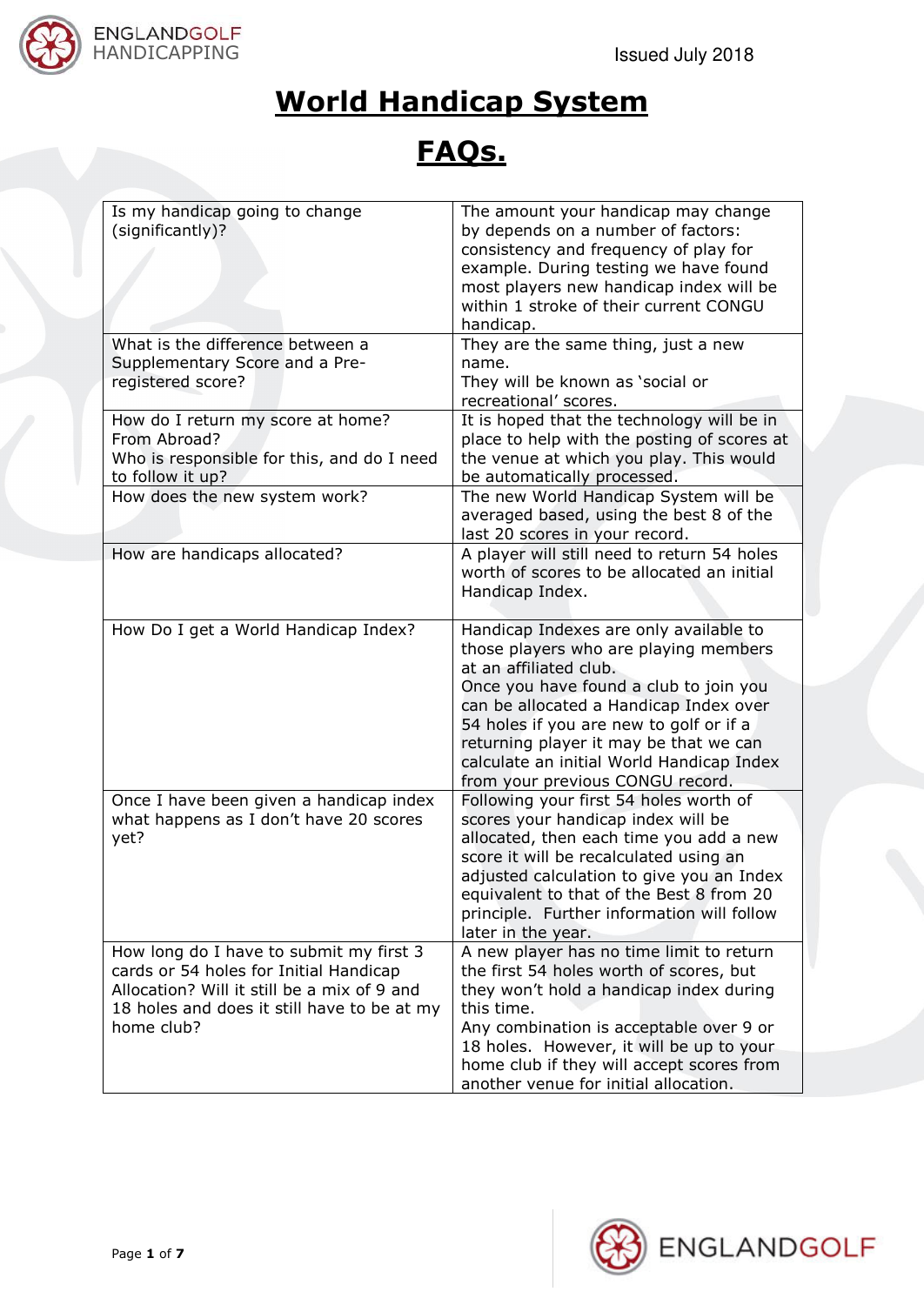

| If I can enter one of my first cards for<br>initial handicap allocation at another club,<br>will it still need to be certified as having<br>been done correctly by the other club?<br>Do all cards for IHA have to be played at<br>the same club and do they have to be<br>played off the same tee?<br>How do I move clubs on the new system? | Yes: all cards will need to be checked and<br>signed by another member.<br>This will be up to your home club. They<br>will state which courses they are willing to<br>accept. The tee selection will be up to the<br>player, but we would recommended new<br>golfers use a forward tee for initial<br>allocation.<br>You need to inform your current home |
|-----------------------------------------------------------------------------------------------------------------------------------------------------------------------------------------------------------------------------------------------------------------------------------------------------------------------------------------------|-----------------------------------------------------------------------------------------------------------------------------------------------------------------------------------------------------------------------------------------------------------------------------------------------------------------------------------------------------------|
|                                                                                                                                                                                                                                                                                                                                               | club that you are moving to a new club so<br>they can change your status; in the same<br>way as a player does now. A player can<br>only have one `Home Club` who will                                                                                                                                                                                     |
|                                                                                                                                                                                                                                                                                                                                               | manage and maintain their handicap.                                                                                                                                                                                                                                                                                                                       |
| How do I appeal?                                                                                                                                                                                                                                                                                                                              | The process won't change. You can still                                                                                                                                                                                                                                                                                                                   |
| Will the process be the same?                                                                                                                                                                                                                                                                                                                 | appeal any decision made by the handicap<br>committee, via the England Golf Appeals                                                                                                                                                                                                                                                                       |
|                                                                                                                                                                                                                                                                                                                                               | process.                                                                                                                                                                                                                                                                                                                                                  |
| How long do my 20 scores last on the new<br>system; and how long do they last if I<br>have less than 20 scores?                                                                                                                                                                                                                               | Scores will not expire. However, to<br>maintain an accurate handicap it is<br>recommended that players should return<br>at least 20 scores over a 2 year period.<br>Your handicap will only be valid if you are                                                                                                                                           |
|                                                                                                                                                                                                                                                                                                                                               | a member of an affiliated golf club.                                                                                                                                                                                                                                                                                                                      |
| If I am playing a 4BBB and I am the only<br>player who wants to pre-register a score,<br>how will this work?                                                                                                                                                                                                                                  | At first scores played in a 4BBB will not be<br>accepted; only singles competitions and<br>social scores.                                                                                                                                                                                                                                                 |
| Will the WHS integrate with existing<br>software like How Did I Do?                                                                                                                                                                                                                                                                           | We will be working with the ISVs to make<br>the technology work.                                                                                                                                                                                                                                                                                          |
| How do I register and return away<br>scores?                                                                                                                                                                                                                                                                                                  | Through the Sign-in system at the club<br>you are visiting, you will be able to<br>register before play and submit your                                                                                                                                                                                                                                   |
|                                                                                                                                                                                                                                                                                                                                               | scores on your return to the clubhouse.                                                                                                                                                                                                                                                                                                                   |
| How does my scorecard get signed if I am                                                                                                                                                                                                                                                                                                      | As the technology is developed we                                                                                                                                                                                                                                                                                                                         |
| going to play abroad and input the score<br>online?                                                                                                                                                                                                                                                                                           | anticipate some form of digital signature<br>from your playing partner.                                                                                                                                                                                                                                                                                   |
| Where do I find the Slope Rating for a<br>Course?                                                                                                                                                                                                                                                                                             | The Course and Slope ratings for any<br>course will be displayed at the club:<br>usually in the proshop or by the first                                                                                                                                                                                                                                   |
|                                                                                                                                                                                                                                                                                                                                               | tee/starter's box. It will also be available<br>on the England Golf website                                                                                                                                                                                                                                                                               |
| Can my handicap lapse?                                                                                                                                                                                                                                                                                                                        | No, as long as you retain membership of<br>an affiliated golf club designated to<br>manage and maintain your handicap, your<br>handicap will remain valid.                                                                                                                                                                                                |
| Will there be an App for the submission of                                                                                                                                                                                                                                                                                                    | It is hoped that in time an app will be                                                                                                                                                                                                                                                                                                                   |
| scores?                                                                                                                                                                                                                                                                                                                                       | available; but initially scores will be<br>submitted at the club you have played.                                                                                                                                                                                                                                                                         |
| Will the term "handicap" disappear?                                                                                                                                                                                                                                                                                                           | No.                                                                                                                                                                                                                                                                                                                                                       |
| What will happen to my existing playing                                                                                                                                                                                                                                                                                                       | The scores you currently have in your                                                                                                                                                                                                                                                                                                                     |
| history when WHS comes into effect?                                                                                                                                                                                                                                                                                                           | record will be used to calculate your new<br>WHS.                                                                                                                                                                                                                                                                                                         |
| Will I be given a new CDH number?                                                                                                                                                                                                                                                                                                             | It is highly unlikely that CDH number will<br>be reissued. This information will be                                                                                                                                                                                                                                                                       |
|                                                                                                                                                                                                                                                                                                                                               | released as soon as possible.                                                                                                                                                                                                                                                                                                                             |
| Will I be able to play off any tee?                                                                                                                                                                                                                                                                                                           | You will be able to return scores from any                                                                                                                                                                                                                                                                                                                |
|                                                                                                                                                                                                                                                                                                                                               | tee that has a course and slope rating for                                                                                                                                                                                                                                                                                                                |
|                                                                                                                                                                                                                                                                                                                                               | your gender.                                                                                                                                                                                                                                                                                                                                              |

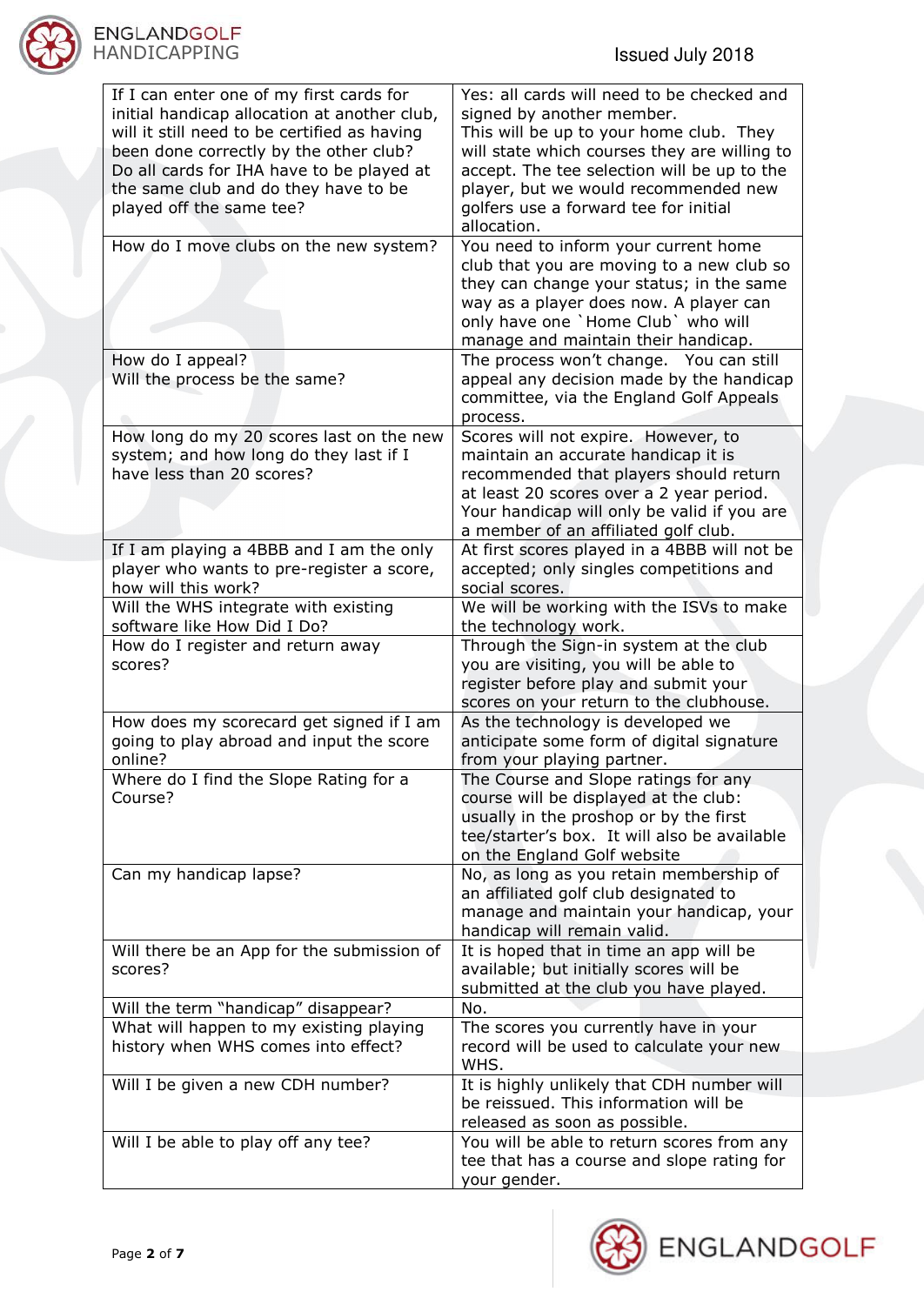

| Do I have to submit every score for every<br>round I play?                                                                                             | No: you will have to submit all singles<br>competition scores, and you will have the<br>choice to submit social/recreational<br>scores. All scores will have to be pre-<br>registered.                                        |
|--------------------------------------------------------------------------------------------------------------------------------------------------------|-------------------------------------------------------------------------------------------------------------------------------------------------------------------------------------------------------------------------------|
| Can I submit scores from Society Golf?                                                                                                                 | Yes, if playing a measured, rated golf<br>course and under the rules of Golf, and<br>the score has been attested in the correct<br>manner.                                                                                    |
| Will buffer zones still exist?                                                                                                                         | Buffer zones will not be part of the World<br>Handicap System.                                                                                                                                                                |
| Will there still be competition status<br>handicaps?                                                                                                   | No. Committees will govern eligibility for<br>entry in the Conditions of Competition.                                                                                                                                         |
| Will I enter competitions based on my<br>Handicap Index or my course handicap?                                                                         | Competition entry (eligibility) will be<br>based on your handicap index.                                                                                                                                                      |
| If there is a high slope rating at the<br>competition club and I play at a course<br>with a low slope rating, could the<br>difference be considerable. | Your handicap will change depending on<br>the slope rating of the course: but this is<br>done against a slope rating of 113, not<br>the difference between courses.                                                           |
| Will there still be categories of players?                                                                                                             | <b>No</b>                                                                                                                                                                                                                     |
| Will I have a home handicap?                                                                                                                           | No, You will have a handicap index which<br>is portable, and will be adjusted using the<br>course rating and slope rating of any set                                                                                          |
|                                                                                                                                                        | of tees, played at any club. However you<br>will have to designate a home club to<br>manage and maintain your handicap.                                                                                                       |
| What is a slope rating?                                                                                                                                | Slope rating is the difference between the<br>course rating for a 'scratch' golfer and the<br>course rating for a 'bogey' golfer<br>multiplied by a factor. The Slope rating<br>indicates the difficulty of a golf course for |
|                                                                                                                                                        | the 'bogey' golfer relative to the scratch<br>player.                                                                                                                                                                         |
| What is an acceptable score?                                                                                                                           | This is the same as the current 'qualifying'<br>score. An acceptable score will be any<br>singles competition score and any pre-<br>registered social score.                                                                  |
| What formats are acceptable for<br>competition scores?                                                                                                 | Singles - Medal, Stableford, par/bogey.                                                                                                                                                                                       |
| If a competition is declared non-<br>competition, will I be able to pre-register<br>a score for the same event?                                        | There will not be any non-competition<br>scores.<br>If a competition is played under the Rules<br>of Golf, then the score must returned.                                                                                      |
| How does the calculation for working out<br>your Handicap Index work?                                                                                  | For a complete handicap record (20<br>scores), your handicap index will be the<br>average of your best 8 scores.                                                                                                              |
| What happens to your handicap if you are<br>not a member of a club?                                                                                    | Your handicap can only be maintained and<br>used if you are a club member.                                                                                                                                                    |
| When will I as a golfer know what my<br>Handicap Index will be?                                                                                        | The aim is to show all members their new<br>handicap index towards the end 2019<br>season, alongside their exact CONGU<br>handicap.                                                                                           |
| How can the playing field be level if we do<br>not accept 4BBB as acceptable scores,<br>and yet other countries do?                                    | In the initial transition phase all countries<br>will have some flexibility in order to<br>reflect their own playing culture: but it is<br>hoped that, over time, all formats will be<br>acceptable for posting.              |

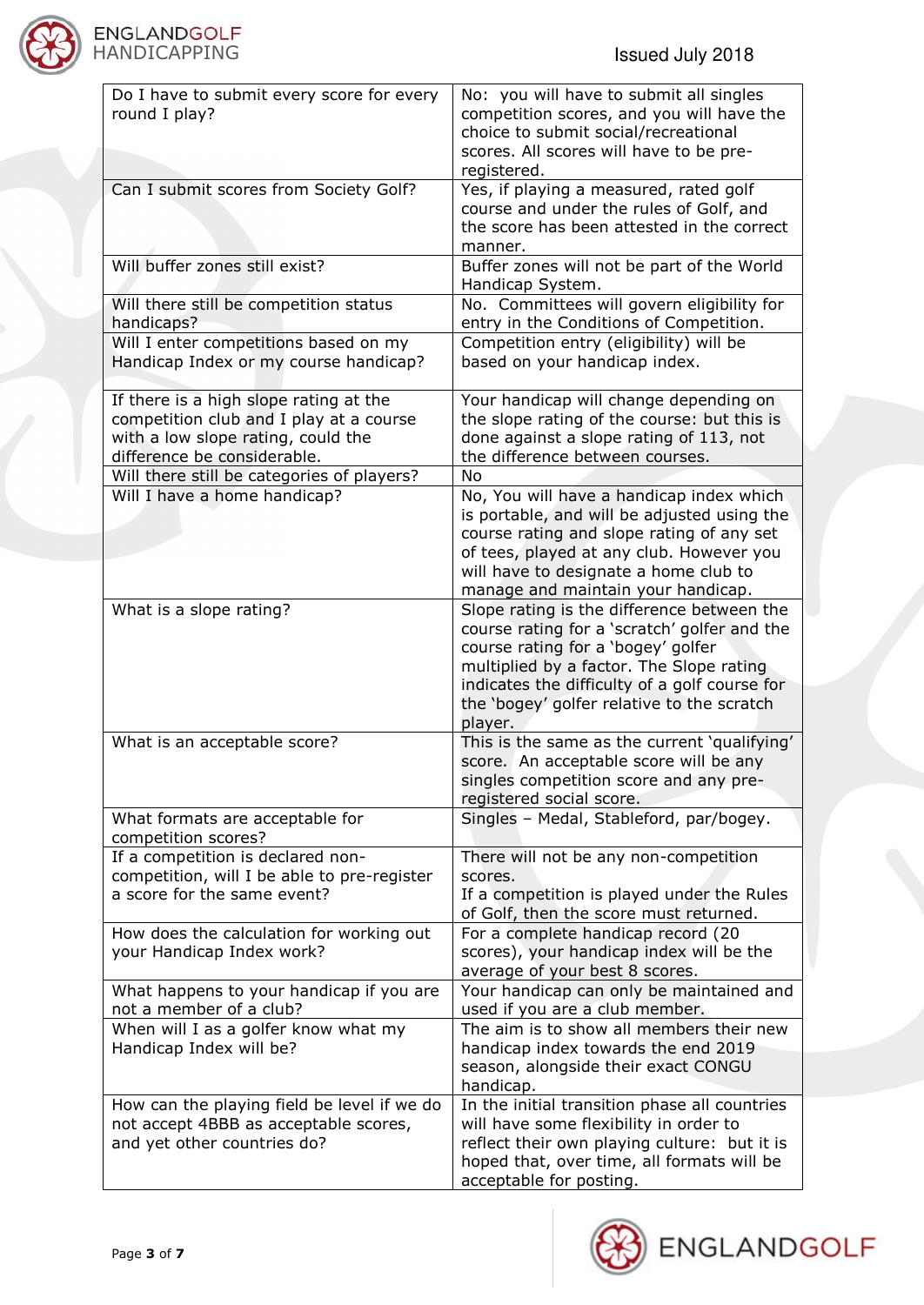

| Scores should be entered as soon as<br>possible. What would happen if a score is<br>not returned ASAP, and what time will be<br>allowed? I am thinking not just of the<br>tardiness of players but also technical<br>problems with computers, phone lines,<br>power cuts, etc. | Scores should be entered before the end<br>of the day (approx.midnight (local time).<br>Any scores not entered before that time<br>will still be acceptable, but will not be<br>used as part of the CCA calculation.<br>However, the CCA calculated for the day<br>of play will be retrospectively applied,<br>when your score is posted. |
|--------------------------------------------------------------------------------------------------------------------------------------------------------------------------------------------------------------------------------------------------------------------------------|-------------------------------------------------------------------------------------------------------------------------------------------------------------------------------------------------------------------------------------------------------------------------------------------------------------------------------------------|
| How do the playing conditions affect the<br>score?                                                                                                                                                                                                                             | The System includes a playing conditions<br>adjustment, known as a Course<br>Conditions Adjustment, and this will look<br>at how players have performed compared<br>to their expected performance on that golf<br>course. It is similar to our current CSS.                                                                               |
| Will there still be a playing season?                                                                                                                                                                                                                                          | Clubs may have a recognised playing<br>season; but as long as the Course is<br>playing to its measured length, and the<br>round is played by the Rules of Golf<br>players should be able to return scores all<br>year round.                                                                                                              |
| What about preferred lies, temporary<br>greens etc., will they still be in use and<br>will you still be able to run competitions<br>whilst they are in force?                                                                                                                  | This is still being discussed but it is<br>possible that similar rules to CONGU will<br>be in use.                                                                                                                                                                                                                                        |
| What restrictions will you be able to place<br>on handicaps for club competitions?                                                                                                                                                                                             | As with any competition, the Committee<br>can have a set of Competition Conditions<br>which may include a handicap limit.<br>However, all players must have the<br>opportunity to access competition golf.                                                                                                                                |
| Will your handicap change over 36 hole<br>events?                                                                                                                                                                                                                              | In an event that is played over 1 day or 2<br>consecutive days, it is recommended that<br>no change is made to a player's handicap<br>during the event, for competition<br>administration purposes.                                                                                                                                       |
| Will there still be an Annual Review?                                                                                                                                                                                                                                          | Yes: the annual review will still be an<br>important part of the new system.                                                                                                                                                                                                                                                              |
| What is the recommended minimum<br>number of cards per year that should be<br>submitted to maintain an accurate<br>handicap index?                                                                                                                                             | The more scores submitted the more<br>accurate the index becomes in reflecting a<br>player's potential ability.                                                                                                                                                                                                                           |
| What is classed as a competition?<br>How do I know which cards I can add to a<br>playing history?                                                                                                                                                                              | Any type of event, that is organised and<br>that is played by the Rules of Golf, is<br>classed as a competition.                                                                                                                                                                                                                          |
| Will we still need a Handicap Committee<br>and Handicap Secretary?                                                                                                                                                                                                             | Yes: a club will still need to appoint a<br>Handicap Committee to manage and<br>maintain members handicaps e.g. carry<br>out handicap reviews, adjust handicaps<br>where necessary, and ensure that scores<br>are being submitted.                                                                                                        |
| Will we need to buy new software?                                                                                                                                                                                                                                              | No: the software that is currently in use<br>will be adapted to function with the new<br>system. Some of the interfaces may                                                                                                                                                                                                               |
|                                                                                                                                                                                                                                                                                | change, but you will still need to use a<br>licenced software provider.                                                                                                                                                                                                                                                                   |

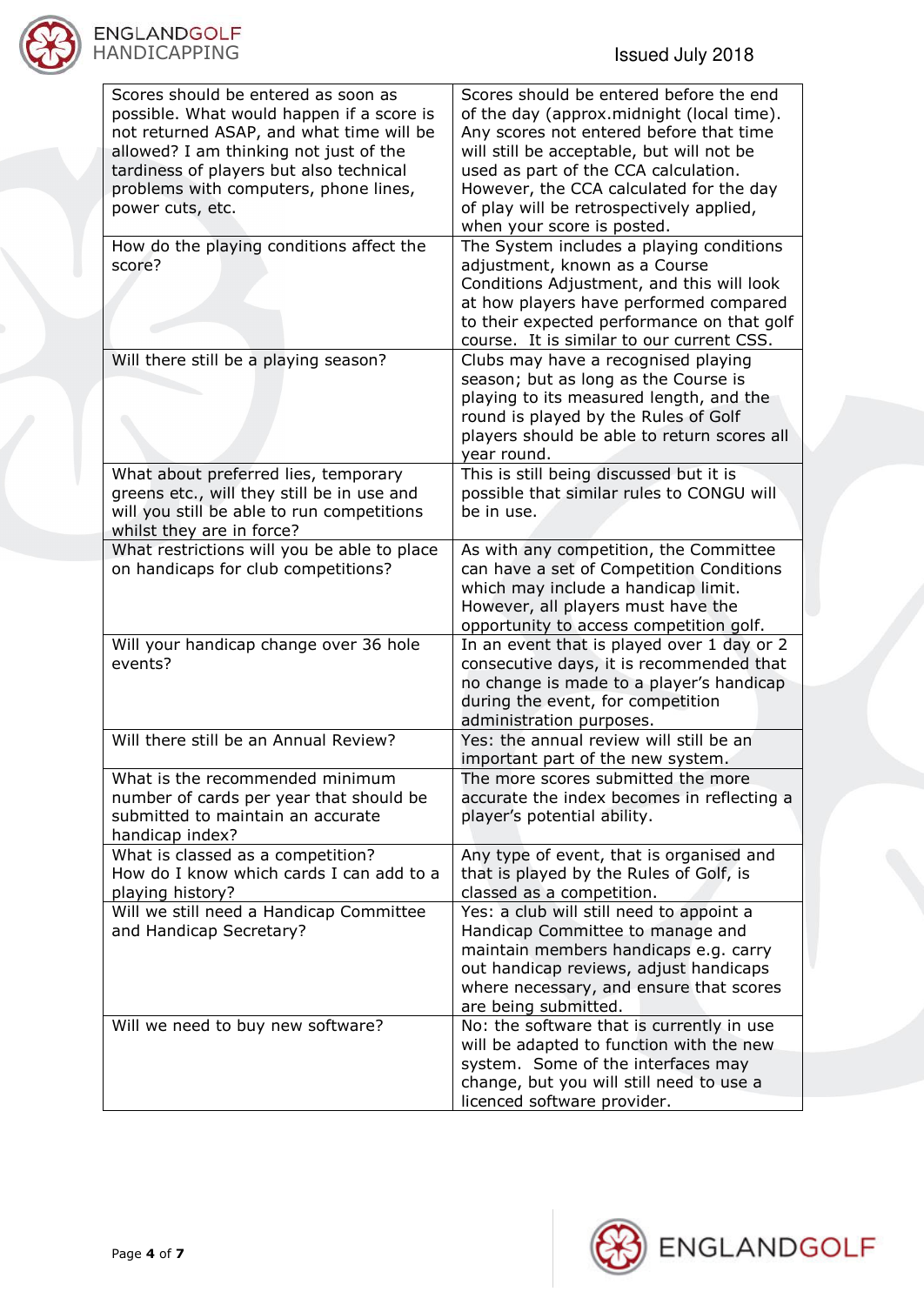

| When will this all come in to use? We        | The aim is to have this in place in the first |
|----------------------------------------------|-----------------------------------------------|
| need to get more scorecards printed.         | quarter of 2020, There will be no             |
|                                              | requirement to have new scorecards            |
|                                              | printed for the launch: however, when         |
|                                              | you do get them printed in the future you     |
|                                              | will need some additional information on      |
|                                              | them; such as the Course Rating to a          |
|                                              | decimal point (replacement for SSS) and       |
|                                              |                                               |
|                                              | the Slope Rating.                             |
| Is the new system mandatory?                 | Yes: The World Handicap System will           |
|                                              | replace the Current CONGU system, which       |
|                                              | will no longer be maintained or supported.    |
| What happens if my club has not been         | We are currently working to rate as many      |
| rated under the USGA system?                 | courses as possible: but with over 1800       |
|                                              | courses in England, this is a big task. We    |
|                                              | are working with the USGA in the hope         |
|                                              | that any club which has not been rated by     |
|                                              | August 2019 can be issued with a              |
|                                              | provisional rating.                           |
| How do we process NR's?                      | NRs will be processed in a similar way        |
|                                              |                                               |
|                                              | that they are now. Further details will       |
|                                              | follow.                                       |
| What is the playing handicap and what        | The playing handicap will be the player's     |
| does it consist of?                          | course handicap (handicap index adjusted      |
|                                              | by course rating and slope rating), and       |
|                                              | any handicap allowances.                      |
| How is the CCA calculated if only one        | A Course Conditions Adjustment can only       |
| player enters a competition or submits a     | be calculated if at least 8 scores from       |
| "casual" score?                              | players with fully developed handicap         |
|                                              | indexes have been returned on that day.       |
| Will there be the equivalent of the 2 CSS's  | No.                                           |
| calculated for home/away players?            |                                               |
| When will my club receive the Course         | These will be issued during 2019.             |
|                                              |                                               |
| Rating to one decimal place, Slope Rating    |                                               |
| and Course Handicap Conversion tables?       |                                               |
| How will the Annual Review Work?             | In a very similar way to our current          |
|                                              | system.                                       |
| Will a player still need to return their     | Initially Yes, these need to be returned to   |
| scorecards if they are entering their        | your home club so that scores can be          |
| scores online?                               | verified.                                     |
| Will the roles and responsibilities of Club  | The roles and responsibilities for National   |
| and County personnel change? If so will      | Unions, Counties, Clubs and Players are       |
| they be available in a written format?       | currently being written.                      |
| Is the manual when written going to          | The manual will follow a similar format to    |
| provide strong guidance for us as a club?    | the new Rules of Golf.                        |
| The word MUST instead of SHOULD.             |                                               |
| Is it a club's responsibility to ensure that | Yes.                                          |
|                                              |                                               |
| the course is set up for handicap            |                                               |
| purposes?                                    |                                               |
| Does the averaging system start straight     | No: once a player is allocated an index       |
| away or do you wait until 20 scores are      | based on 54 holes, the system will start      |
| available on a playing history?              | to build the record based on an adjusted      |
|                                              | average relative to the number of scores      |
|                                              | that have been submitted. This continues      |
|                                              | until a fully developed handicap with 20      |
|                                              | scores on record is achieved.                 |

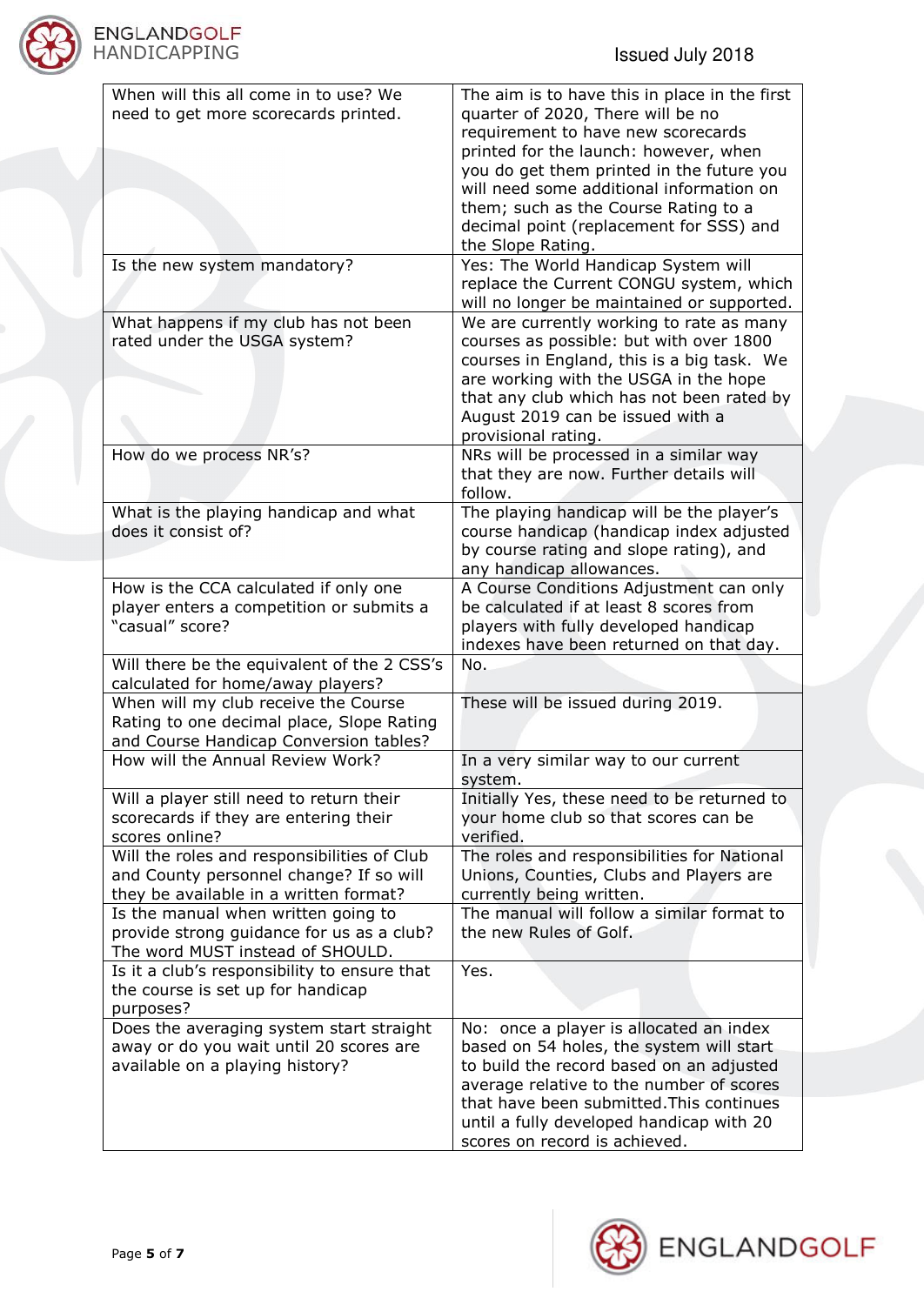

| How are away cards verified at an away<br>club?                                                                   | Scores should be posted at the venue<br>played, and returned to your home club to<br>ensure the score is properly recorded and<br>signed. Not every card will need to be<br>checked, but a random sample may be<br>required.                                      |
|-------------------------------------------------------------------------------------------------------------------|-------------------------------------------------------------------------------------------------------------------------------------------------------------------------------------------------------------------------------------------------------------------|
| What happens if a player pre-registers a<br>round for handicapping purposes but fails<br>to return a card?        | The score will be classed as a no return.<br>However should the score, be known, will<br>be posted by the Committee. If unknown,<br>the Committee has discretion to apply a<br>penalty score if the no return was for the<br>purposes of manipulating a handicap. |
| Can random cards that have not been<br>pre-registered be submitted for handicap<br>purposes?                      | No: all cards that are not from<br>competitions must be pre-registered.                                                                                                                                                                                           |
| Will updates be automatic or will clubs<br>have to press the button to draw down<br>scores?                       | It is hoped these will be automatic, but<br>this will depend on the technology<br>development.                                                                                                                                                                    |
| When is midnight for updates? Is it GMT?                                                                          | Updates will happen at a set time in each<br>time zone; likely to be post-midnight<br>(local time)                                                                                                                                                                |
| If a player is a member of two clubs, but<br>in different Countries, do they have to<br>nominate a home Country?  | The player's home club would be where<br>he/she has permanent residence, and<br>plays the majority of his/her golf.                                                                                                                                               |
| Will there be guidance for clubs on the<br>positioning of information?<br>When will we receive the information on | Yes: guidance and support will be<br>provided.<br>During 2019, if there is a need to get this                                                                                                                                                                     |
| slope ratings and conversions to course<br>handicaps?                                                             | sooner please speak to your County.                                                                                                                                                                                                                               |
| Does a player still need a home club?                                                                             | Yes.                                                                                                                                                                                                                                                              |
| How does the Handicap Index apply in<br>match play situations?                                                    | In match play the handicap index will be<br>Slope adjusted to create a course<br>handicap, before the handicap allowance<br>for any match play format is then applied.                                                                                            |
| Will there be guidance for designing new<br>scorecards?                                                           | Yes.                                                                                                                                                                                                                                                              |
| Will the club have to advertise their Slope<br>rating and SSS on their website?                                   | This will be up to the club, but the club<br>will be required to publish any CCA's<br>calculated on days of play.                                                                                                                                                 |
| Should clubs wait until 2020 to redesign<br>or reprint scorecards?                                                | We would advise club wait until they have<br>their USGA course and slope rating<br>information before having a lot of new<br>cards printed.                                                                                                                       |
| Is the WHS going to create more work?                                                                             | The workload for clubs should be minimal,<br>but as with any new system some work is<br>inevitable.                                                                                                                                                               |
| What information will clubs be required to<br>display?                                                            | Clubs will need to show players the course<br>and slope ratings, as well as giving them<br>access to the course handicap calculation<br>conversion tables.                                                                                                        |
| Will handicaps change on 1 <sup>st</sup> January<br>2020?                                                         | The exact change-over date is yet to be<br>confirmed.                                                                                                                                                                                                             |
| Will the handicap index be based on<br>historic data or fresh data?                                               | If a player has an existing handicap<br>record that will be used to generate their<br>first handicap index.                                                                                                                                                       |